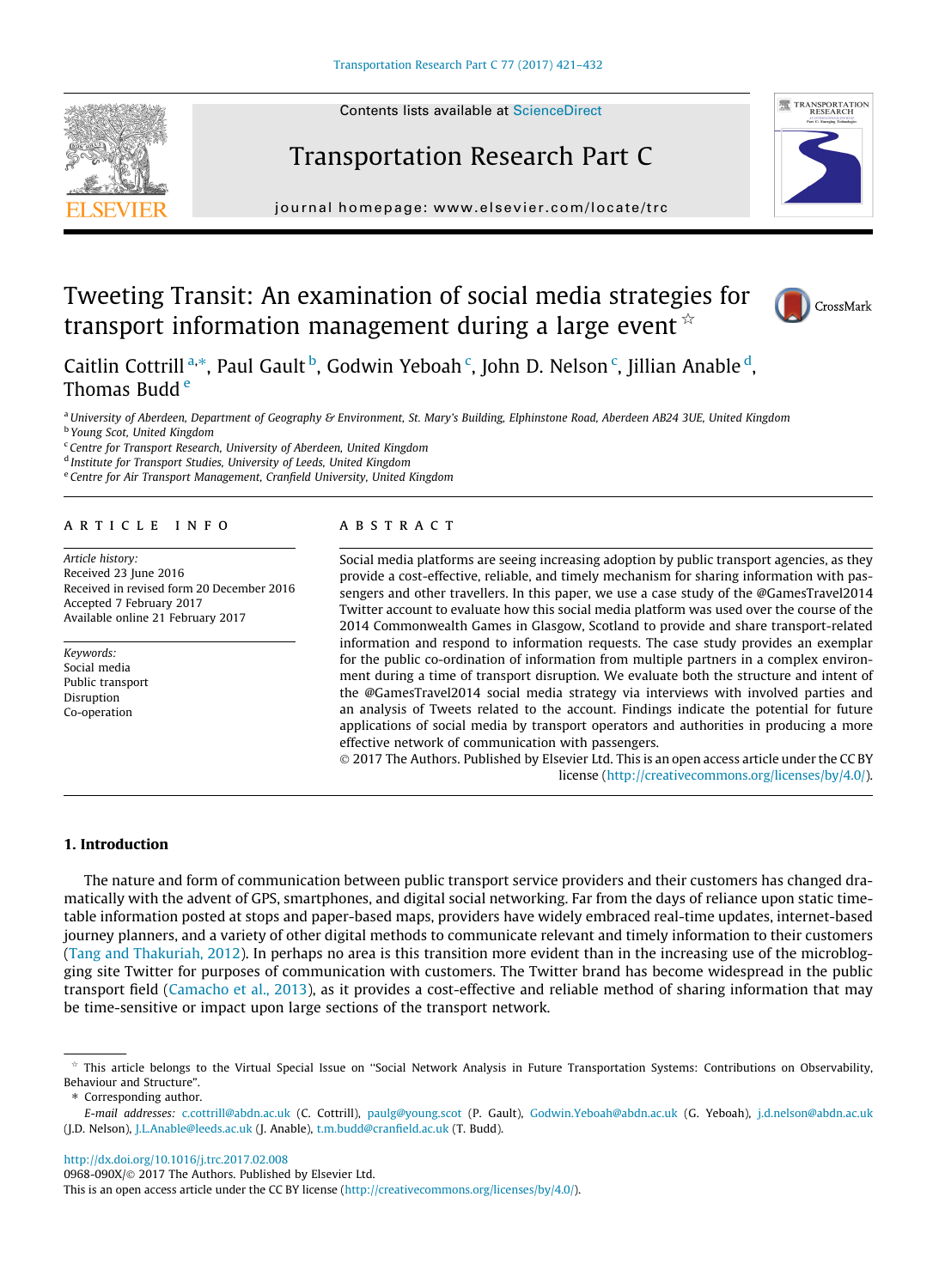Twitter's status as a public forum, however, has created a need for public transport operators to re-evaluate and modify their operating procedures regarding communication. For example, customer complaints that previously would have been addressed privately in a one-to-one manner between the customer and operator are now posted publicly on Twitter, heightening the need for the operator to carefully monitor and evaluate the tone and content of customer interactions. Equally critical is the need to ensure the accuracy and reliability of posted information, as the mechanics of Twitter increase the likelihood that Tweets will be shared and spread far beyond the original forum ([Ye and Wu, 2010](#page-11-0)). Further, previous work has been conducted by passenger advocates to understand how Twitter can be used as a communication channel during disruption [\(Passenger Focus and Abellio, 2012\)](#page-10-0).

In this paper, we examine the use of Twitter in the context of a large event, specifically considering how Twitter was used to manage relevant information and broadcast a co-ordinated message regarding transport and travel disruption. The 2014 Commonwealth Games (hosted by Glasgow, Scotland) are used as a case study to:

- Assess how a social media strategy was developed for purposes of transport information sharing during a large, disruptive event.
- Examine how background administrative processes (particularly regarding information co-ordination between multiple service and information providers) contributed to the dissemination of a consistent, reliable message.
- Evaluate the content of disseminated messages, and the public response to these on the Twitter platform.

Through these activities, we hope to contribute to a better understanding of the role a platform such as Twitter may play in facilitating public access to reliable, co-ordinated messages regarding the state of the transport network, particularly during times of disruption. The research was carried out using a combination of interviews with involved parties and analysis of Tweets in order to evaluate best practices for using Twitter from a travel authority or operator perspective as a mechanism for providing relevant, timely, accurate and co-ordinated public transport information in the context of a large transportdisruptive event.

## 2. Background

In 2014, the Pew Research Center found that 71% of American Internet users aged 18+ were using Facebook ([Duggan et al.,](#page-10-0) [2014](#page-10-0)). While this number had remained largely unchanged from 2013, other social media sites (including Pinterest, Instagram, and Twitter) were seeing continued rise, with 52% of online adults reporting use of two or more social media sites [\(Duggan et al., 2014](#page-10-0)). Though reporting specifically on US-based internet users, the trends indicated here are more broadly reflective of internet users worldwide, with social media seeing generally increasing use by consumers and companies alike. [Kietzmann et al. \(2011\)](#page-10-0) have reported that this use can be viewed as consisting of seven functional 'building blocks', including: identity, conversations, sharing, presence, relationships, reputation, and groups, with different social media sites focusing on various permutations of these activities. How different sites are used by different agents will depend on the intent of their use, and how well these intents are fulfilled will be largely dependent upon the strategies engaged by users.

Since its launch in July 2006, Twitter, a microblogging site that allows users to upload short (140 characters or less) updates on any topic and share them with a network of friends and followers [\(Twitter.com,](http://www.Twitter.com) 2015), has amassed a user network of 302 million monthly active users sending nearly 500 million Tweets per day [\(Twitter.com,](http://www.Twitter.com) 2015). A 2009 study conducted by Pear Analytics, a search engine marketing firm located in Texas (USA), suggests that Twitter is used for numerous purposes, including conversations (37%), news (4%), self-promotion (6%), pass along value (9%), spam (4%) and pointless babble (40%) ([Kelly, 2009](#page-10-0)). Notwithstanding the case for ''pointless babble", Twitter has grown to become a widely used platform for communication between friends, colleagues, retailers, service providers, customers, and others. As a primarily public, directed network in which users may follow one another without reciprocation, Twitter has proven a rich source of data for social network analysts, amongst others. For example, Twitter network and content data have been used to explore such issues as trust [\(Mendoza et al., 2010; Suh et al., 2010](#page-10-0)); reliability [\(Acar and Muraki, 2011; Kim et al., 2015\)](#page-10-0); and information dissemination [\(Lovejoy et al., 2012](#page-10-0)). Analysis of usage of social media by British public transport operators appears to indicate a preference for Twitter rather than Facebook as the latter is often considered too personal and social [\(Passenger Focus and Abellio, 2012\)](#page-10-0).

The relative ease of access to Twitter data and the variety of tools available for analysis provide the potential to look, not only at the Tweets themselves, but also at how individuals and organisations structure Tweet content, the purposes for which Tweets are used, the spread of information through networks, indications of perceived trust and reliability in Tweeters, and sentiments expressed at various locations [\(Yeboah et al., 2015; Collins et al., 2013\)](#page-11-0). Though acknowledging that Twitter demonstrates a non-representative sample of the general population [\(Sloan et al., 2015](#page-11-0)), it does provide a useful vantage point from which to observe interactions between participating parties – a feature we will use in more detail over the course of the paper.

Differing strategies are clearly seen in the rapid uptake of social media by transport agencies. In a 2012 report from the Transit Cooperative Research Program (TCRP), five overarching categories of social media use for public transportation were identified, including: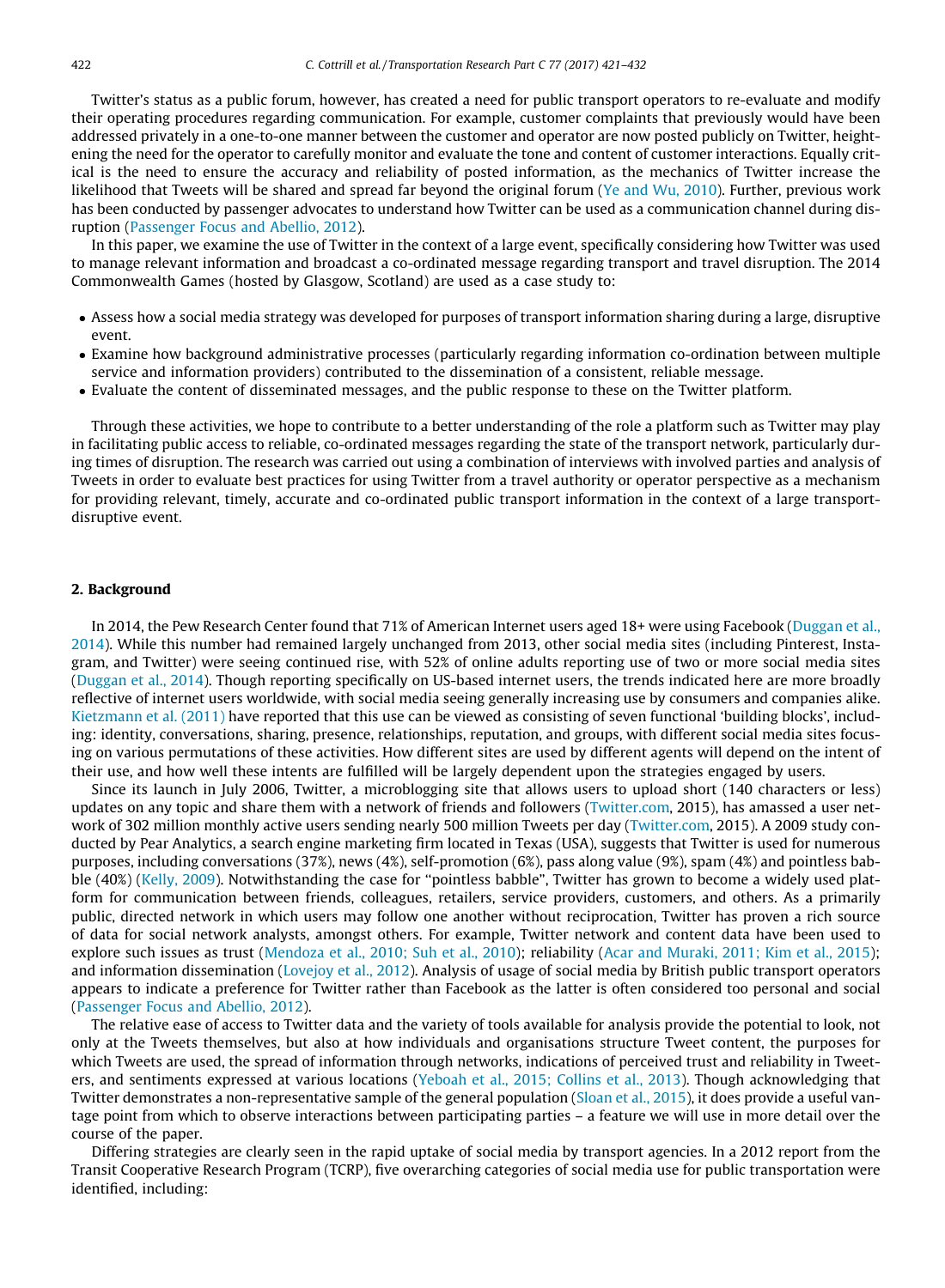- Timely updates—Agencies may use social media to enable them to share real-time service information and advisories with riders.
- Public information—Use of social media to provide the public with information about services, project planning, and fares.
- Citizen engagement—Leveraging the interactive ability of social media to connect with passengers.
- Employee recognition—Use of social media to recognise current workers and recruit new employees.
- Entertainment—Agencies may use social media to entertain their passengers through informal means, such as songs, videos, and contests ([Bregman, 2012\)](#page-10-0).

Building on these categories, additional studies have been conducted to assess the potential uses of Twitter and other social media platforms for purposes such as transport planning ([Evans-Cowley and Griffin, 2012](#page-10-0)), collection of data related to transport incidents [\(Mai and Hranac, 2013](#page-10-0)), and enhancing the user experience on public transport [\(Foth et al., 2013](#page-10-0)).

While such studies have generally demonstrated the potential strengths of social media as a means for communication between public transport operators and their customers, a number of concerns have also been raised, including: resource requirements, managing employee access, responding to online criticism, accessibility, security, archiving and records retention, user privacy, and the changing social media landscape [\(Bregman, 2012](#page-10-0)). These concerns reflect the tacit acknowledgement that social media is still an evolving mechanism, with uncertainties regarding its effective use in the public domain. The management of these concerns is a key consideration in the public transport arena, as agencies work to balance the on-going needs of service provision with increased expectations from consumers regarding the timely, accurate and personalised provision of information [\(Papangelis et al., 2016](#page-10-0)). The difficulty that emerges, however, is that the learning process of agencies is evolving as discussions are taking place in the public realm. As evidenced by recent events (such as an exchange between the San Francisco Bay Area Rapid Transit (BART) and its followers on Twitter [\(Williams, 2016](#page-11-0))), how social media platforms are used is fluid, with differing approaches to tone, proactive or reactive information being shared, and degree of interaction with the broader network. These issues may also reflect a diversity of personnel behind the scenes, as social media feeds are often managed by a network of people with differing personas and approaches; as evidenced by a study of social media use amongst a number of British bus operators [\(Gault et al., 2014](#page-10-0)). In the case presented here, we will focus on how these issues are addressed using the Twitter platform.

## 3. Study context: 2014 Commonwealth Games, Glasgow

An estimated 600,000 individual visitors, more than the total number of Glasgow residents (around 595,000), attended the 2014 Glasgow Games and Festival events [\(Glasgow City Council and Games Partners, 2014\)](#page-10-0). Given the increased load on the transport network, considerations regarding transport played heavily into both preparations for and actions during the Games. Changes to the travel network implemented for the duration of the Games included parking restrictions, implementation of Games travel lanes, and increased public transport services [\(North Lanarkshire Council, 2014](#page-10-0)). These changes, in combination with visitors' unfamiliarity with the city, required enhanced communication between transport operators and the travelling public. A key mechanism for this enhancement was the @GamesTravel2014 Twitter account, ''The official Glasgow 2014 Twitter feed providing travel advice and information to help you plan in advance and make your journeys easier during the Games" [\(GamesTravel2014, 2014\)](#page-10-0). The account, which was run by the official Games consortium, drew upon both official event branding and collaboration with local transport operators and information providers (the Travel Demand Management (TDM) team), including First Glasgow (the area's largest bus operator), Strathclyde Partnership for Transport (SPT, the Regional Transport Partnership which operates the Glasgow subway system, supports various bus operations and is responsible for planning and co-ordinating local and regional public transport services), Traveline Scotland (which functions as a public transport information aggregator and journey planner provider), Traffic Scotland (providing real-time trunk road traffic information) and ScotRail (the privately owned national rail operator for Scotland).

The @GamesTravel2014 Twitter account was designed, in large part, to assist with the alleviation of stress points on the transport network by providing pre-emptive warnings about planned transport disruption, informing the public of current disruptions, and otherwise providing general travel advice in the context of the Games. The internal structure of the TDM team consisted of four people with complementary skill-sets related to transport operations, customer service and online marketing. Team members were delegated various tasks, including monitoring social media, providing planned marketing messaging, co-ordinating with transport operators and managing the overall process of communication in a consistent way. This process was designed to generally demonstrate a 'best-case scenario' for co-ordination of activities around a Twitter presence during a high profile large event, given a high volume of disparate activity and real-time information to coordinate.

## 4. Methodology

The study presented here was designed to assess how organisations use Twitter for purposes of sharing transport-related information with their customers (and other interested parties) during times in which both planned and unplanned disruptions are expected to occur. Addressing this objective required obtaining information that reflected both the structure of the social media approach taken during the Games (including the overall representation of the social media team and the way in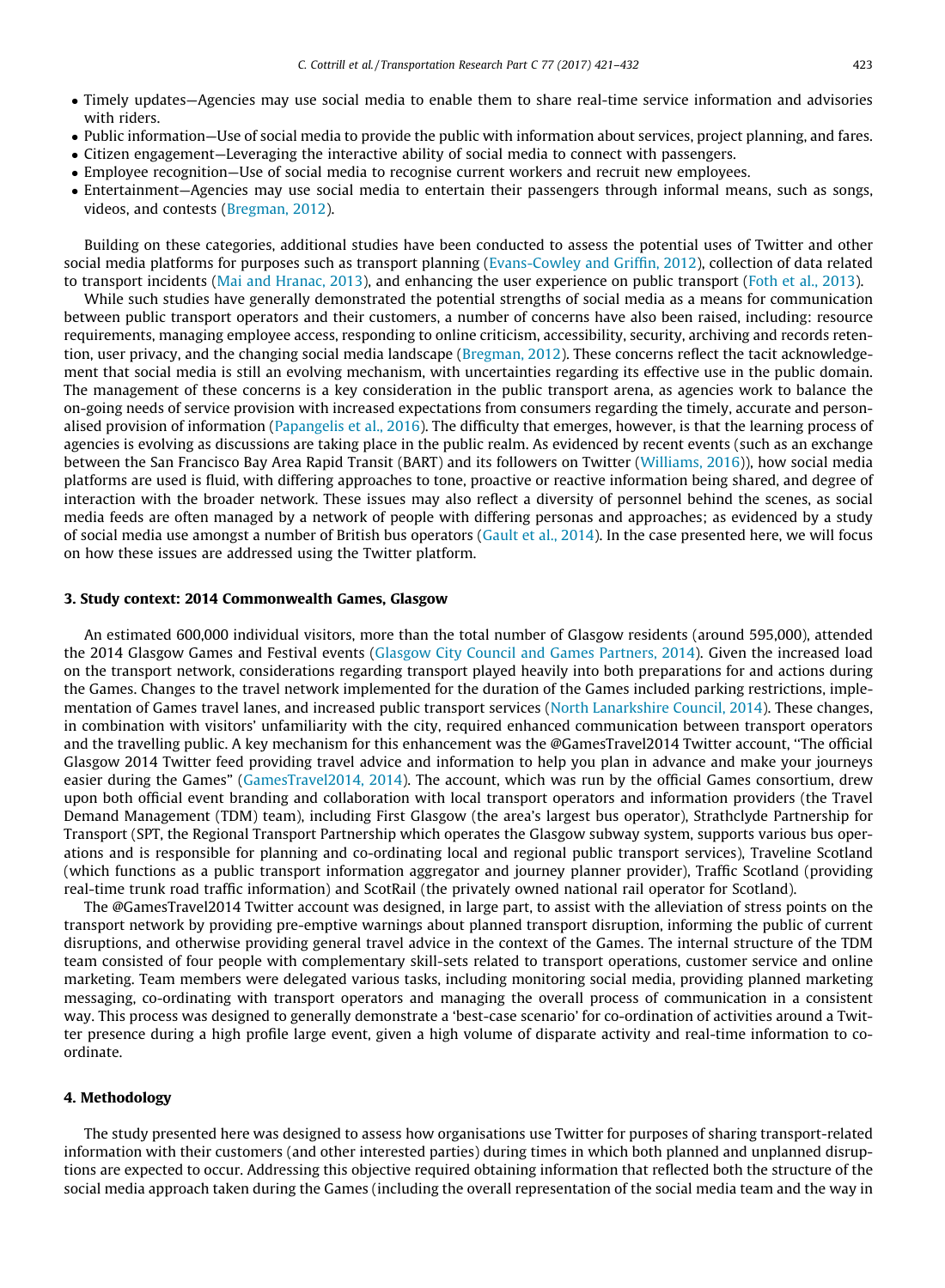which they interacted), as well as the public manifestation of this approach – i.e. the content of the Twitter feed and the ways in which others interacted with it. In order to allow for these issues to be reviewed in the context of the overall project, we used a mixed-methods approach to data collection, utilising both semi-structured interviews of persons involved in the GamesTravel2014 consortium and data collected from Twitter related to transport during the Games.

## 4.1. Part one: semi-structured interviews and qualitative analysis

Four semi-structured interviews were conducted with key persons involved in the provision of travel information during the games, including:

- A marketing manager within a local bus operator who co-ordinated the Twitter messaging for the operator before and during Games time.
- The team leader of the GamesTravel2014 account who structured and managed the process for working with the Games organisers and other transport organisations.
- The spectator and workforce transport manager for the Games who was responsible for the overall delivery of free public transport for spectators, workforce and Games partners.
- A representative from Transport for London (TfL) who had previously used Twitter to support travel demand management during the London 2012 Olympics (known as the first social media games ([Burnap et al., 2012\)](#page-10-0)), which greatly informed the Commonwealth Games strategy.

These interviews provided an overall picture of the strategy that was developed for using Twitter as a source of travel information in the context of the Games – in particular, how the underlying structure of the social media team involved with the @GamesTravel2014 account was reflected in the public message sent forth in communications by involved parties.

The GamesTravel2014 Twitter account was created separately from the larger Commonwealth Games account so it could be used specifically for targeting travel information related to the Games. This social media presence was established only six weeks before the Games were held, so significant effort was needed to grow the number of followers from a very low starting point in order to maximise the potential for information dissemination across the network. The account profile was branded with appropriate graphics in order to match other travel-related marketing material based around the Games (see Fig. 1). The initial strategy was to grow the number of followers via collaboration with partners included in the Virtual Communications Group (VCG – described below) such as Traffic Scotland and ScotRail. The TDM team also paid for some of their Tweets and the account itself to be promoted; for example, advertising on the Twitter timelines of people who were not already following the account to help gain new users. The number of accounts following @GamesTravel2014 peaked at 13,289 during Games time, though the Glasgow 2014 XX Commonwealth Games Highlights report indicated that, ''The @GamesTravel2014 Twitter account generated a maximum reach of almost 3 million people [\(Legacy 2014, 2014\)](#page-10-0)", indicating a breadth of reach beyond followers only. While figures related to target follower numbers are not available, it is notable that this figure is comparable to



Fig. 1. Branding for @GamesTravel2014 Twitter account (accessed 14 May 2015).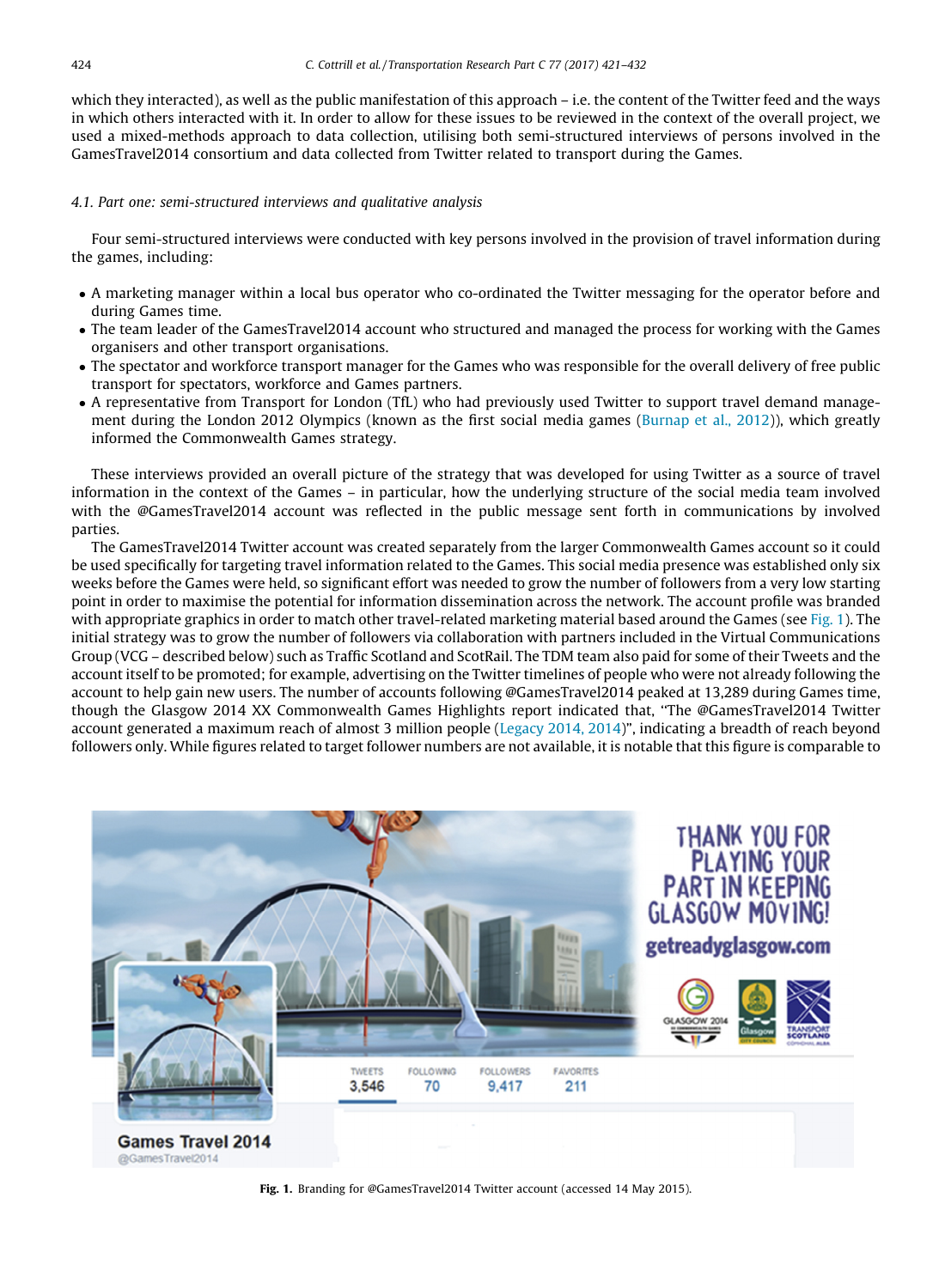

Fig. 2. Overview of @GamesTravel2014 data/person flow.

general Twitter follower metrics of other Glasgow-based transport service providers (for example, @FirstinGlasgow and @GLASubwayTravel (with 20.6 K and 4.8 K followers, respectively, as of December 2016)).

### 4.1.1. Communication within travel demand management team and with transport operators

The TDM team was comprised of a dedicated team of people responsible for: answering questions directed to the @GamesTravel2014 Twitter account, dissemination of planned messages to the travelling public regarding travel during the Games, management of communications between the TDM team and the Transport Coordination Centre (TCC - described in more detail below), and reporting back to the Games organisers on any identified issues.

The TDM team formed one of three distinct groups working together to provide consistent and accurate information through the @GamesTravel2014 account (see Fig. 2), alongside the VCG (comprising the social media accounts for the various transport operators and information providers), and the TCC (comprising staff seconded from the transport operators and colocated with the Games organisers). Such a practice only commonly occurs during a large-scale event such as the Games, and is done to allow for activities and information to be sufficiently co-ordinated.

The TDM team sought to make the @GamesTravel2014 account the primary trusted source of information that would filter out to the rest of the network through the VCG. This task was facilitated by a predefined protocol to verify and confirm any reports of disruption received at the TCC via Twitter before any further information was disseminated across the network. This was an important innovation with an interviewee stating that traditionally, transport operators will provide passengers with information on the current status of travel but will not provide specific advice in order to avoid detrimental impacts upon another operator. The TDM team therefore became a catalyst and the 'sender of truth' around what information and advice would need to be provided during the time when the Games were taking place. The co-ordinated involvement of multiple operators helped with the provision of information during Games time as there were more channels for distribution. While the operators retained their remit to provide information, they were able to defer to the @GamesTravel2014 account for further advice when necessary.

#### 4.1.2. Cycling case studies: external communication to the public

The consistent and reliable messaging communicated to the travelling public through the GamesTravel2014 account helped to establish a reputation of trust [\(Morris et al., 2012\)](#page-10-0). Two particular instances, however, both revolving around cycling, revealed significant issues that tested this reputation.

The cycling road race instigated a large amount of planned disruption as it required many street closures before and during the event. When the race concluded, there was an expectation from the public that the roads would reopen immediately; however, road re-openings were timed only to happen once it was safe to do so. The @GamesTravel2014 account was able to communicate re-openings to the public on a street-by-street basis, a process facilitated by continual updates from the TCC to the TDM who were then able to disseminate this information publicly. A drip feed of information provided a more gradual recovery from the disruption, a process considered an improvement over an abrupt, blanket announcement that all impacted roads were open. This approach showed the public progress being made with the re-opening of the roads with the aim of helping to diminish potential feelings of frustration.

A more negative example, where the co-ordination of information did not accurately reflect service provision on the ground, related to cycling facilities for people attending Games events. The TDM programme encouraged active travel (i.e. walking and cycling) to events as a means to help alleviate high demands on public transport. However, a key cycle route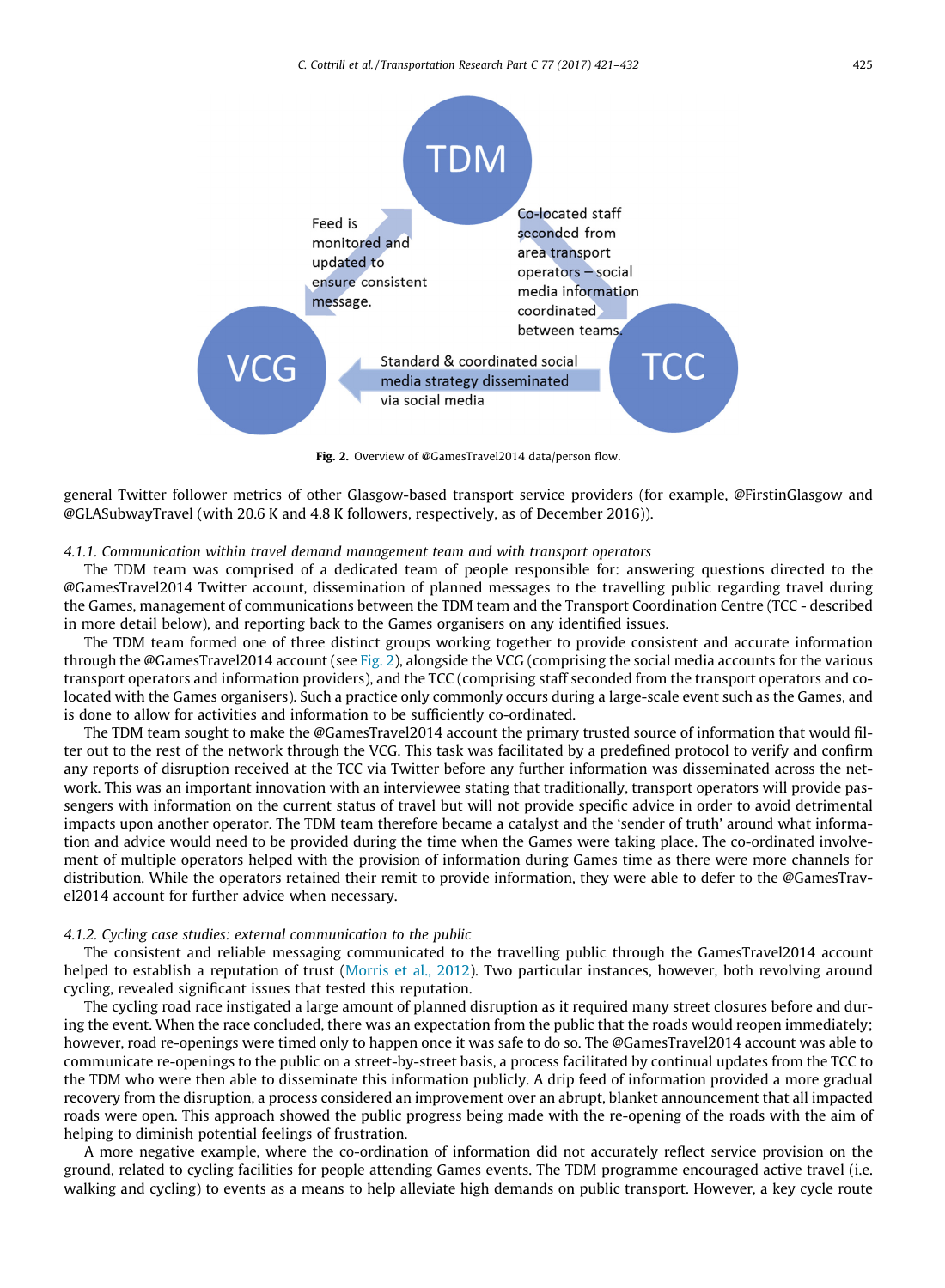along the River Clyde was closed during the Games on security grounds. This led to a very vocal minority of cyclists complaining about the path closure through the @GamesTravel2014 account. This issue created a conflict between the advice being given through the Twitter account and the situation on the ground as the push towards active travel by the TDM team did not match up with the service provision. Many of the Tweets containing such complaints were sent as replies to original messages where cycling had been encouraged. The complaints were not acknowledged through the public Twitter timeline, in order to minimise conflict on the public face of the account; however, @GamesTravel2014 did provide an alternative suggested route in one instance although this was not clearly defined for those on the ground.

## 4.2. Part two: Tweet analysis

In order to better understand the dynamics of the co-ordinated approach to information dissemination via Twitter adopted by the GamesTravel2014 consortium of transport providers during the Commonwealth Games, we evaluated data sub-sets that reflected various characteristics of information sharing. The data evaluated were collected using a bespoke tool (the Twitter Monitoring Infrastructure – or TMI $^1$ ) developed by researchers at the University of Aberdeen. The TMI consists of a set of tools developed to monitor Twitter and store and export Tweets in accordance with Twitter's data collection and retention policies. The TMI registers with the Twitter Streaming  $API^2$  using the Twiter4J Java  $API^3$  to be notified of Tweets containing certain keywords (including hashtags) or that are authored by certain accounts. The TMI also recorded conversations: for example, if the meta-data associated with a Tweet specified that it was 'in reply to' another Tweet, then that Tweet is also stored; this process is repeated until a Tweet with no value for 'in reply to' is found.

The TMI stores the content of each Tweet and a subset of the associated meta-data provided by the Twitter API.<sup>4</sup> This information is then stored in a Postgres database. The archived data includes the Tweet's content (i.e. message), author identifier and account name, identifier of the Tweet being replied to and that Tweet's author details, the original Tweet identifier (if it's a ReTweet), geolocation (if available), the time the Tweet was created, and the time that the Tweet was received. The TMI also provides an interface that allows users to browse the stored data, and export Tweets to CSV files. The export function provides several filters to restrict the exported data, such as by author, featured keywords, or creation time.

Over the course of the Games, from 23rd June to 3rd August 2014, roughly 9 million Tweets were collected by the TMI using a combination of transport-related keywords, hashtags, and account holders. To begin the analysis, we identified a set of Twitter accounts of interest based in part on those organisations or agencies that took an active role in the GamesTravel2014 consortium, including:

- @FirstinGlasgow (First Bus, greater Glasgow)
- @GamesTravel2014 (official Twitter feed for travel advice and information related to the 2014 Glasgow Commonwealth Games)
- @GlasgowSubway (official Twitter feed for the Glasgow Subway network)
- @GLASubwayTravel (Customer travel information and updates for the Glasgow Subway by Strathclyde Partnership for Transport)
- @NRE\_ScotRail (Official account of National Rail Enquiries)
- @ScotRail (official ScotRail feed)
- @Trafficscotland (Scottish trunk road traffic)
- @TravelineScot (public transport information for Scotland)

These Twitter accounts form the core set of users of interest in the following analysis.

The first set of data evaluated consisted of Tweets that were ''retweeted" by the above accounts between 21st July 2014 and 5th August 2014 (the duration of the Games plus two days on either side to allow for a buffer period of preparation and winding-down exercises), yielding 1736 Tweets.<sup>5</sup> These Tweets were then analysed to identify both the type of account being retweeted, and the type of information contained in the Tweet. [Tables 1 and 2](#page-6-0) provide information regarding the categories used for this analysis, which were developed by reviewing the Tweets in the context of literature discussed above and with reference to themes emerging over the course of the Games. The categorisation process used a modified version of the approach described in [Naaman et al. \(2010\).](#page-10-0) Here, one member of the team assigned initial codes to a subset of Tweets. Two additional members of the project team then used this set of codes to perform their own categorisation, resulting in overall moderate agreement. Following discussion and evaluation, categories were re-defined and reduced and participants completed a second round of coding. In the recoding exercise, the level of agreement reached, as computed using Fleiss Kappa implementation in the R software package [\(Gamer et al., 2012\)](#page-10-0), was substantial agreement (i.e. 0.61–0.80) with a z-value of 39.4, p-value of 0 and a kappa value of 0.65 (for more information, see [Cottrill et al. \(2015\)\)](#page-10-0).

<sup>1</sup> Information on the TMI is available at [https://github.com/SocialJourneys/TMI.](https://github.com/SocialJourneys/TMI)

<sup>2</sup> [https://dev.twitter.com/streaming/reference/post/statuses/filter.](https://dev.twitter.com/streaming/reference/post/statuses/filter)

<sup>&</sup>lt;sup>3</sup> [http://twitter4j.org.](http://twitter4j.org)

 $^4$  <https://dev.twitter.com/rest/reference/get/statuses/show/>\[%3Aid.](https://dev.twitter.com/rest/reference/get/statuses/show/)<br><sup>5</sup> Retweets may be used as proxy indicators of trust and reliability, as they may impact upon the reputation of the account holder who retweets. As in [Metaxas et al. \(2014\),](#page-10-0) ''Our findings show that retweeting indicates, not only interest in a message, but also trust in the message and the originator, and agreement with the message contents." This is further supported by work from [Lee \(2014\)](#page-10-0), which found that "Social trust has a positive effect on the intention to retweet.".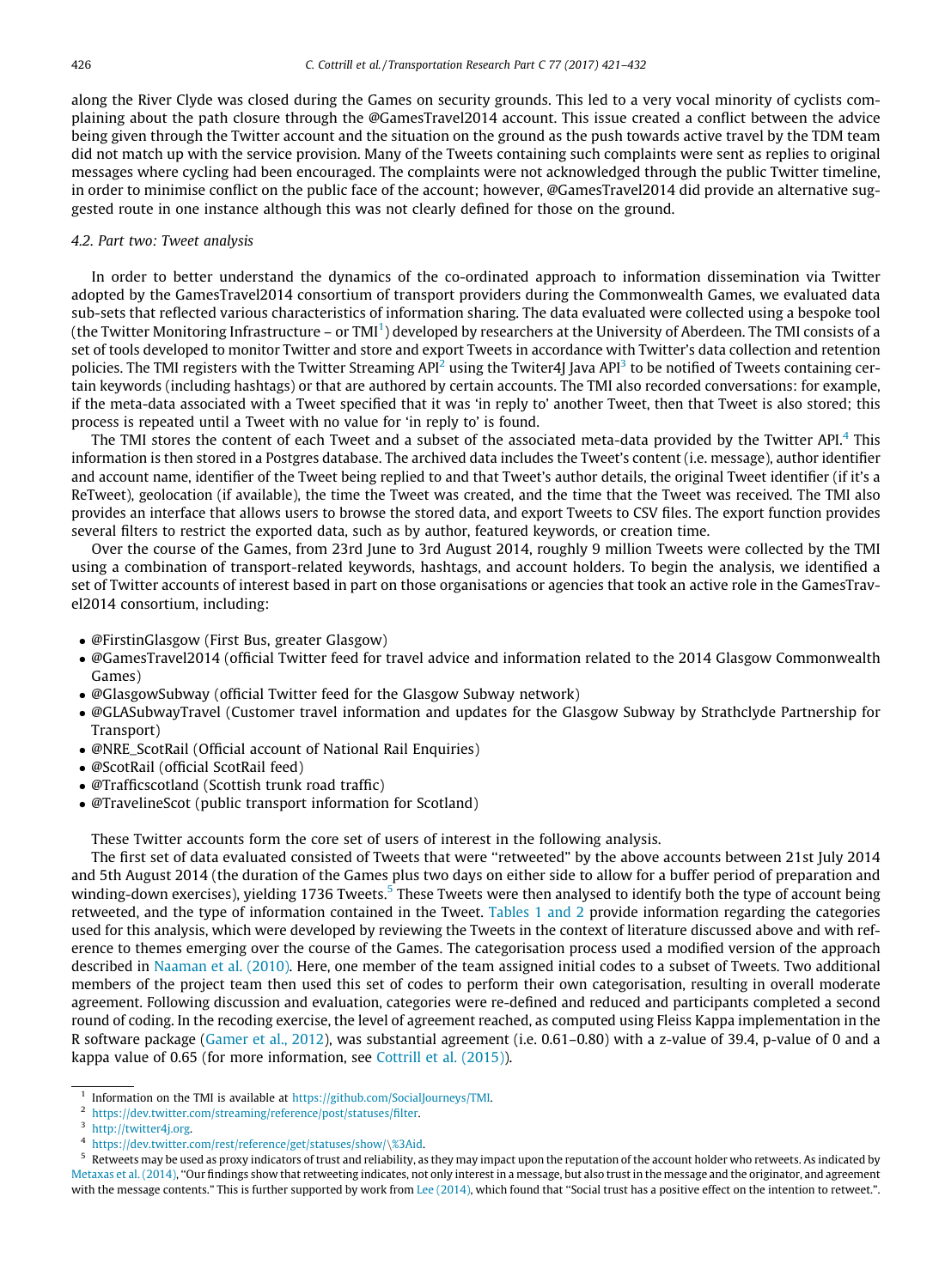#### <span id="page-6-0"></span>Table 1

Categorisation of original Tweet author.

| Type of account being retweeted (i.e. the account of the original author of the Tweet) |                                                                                                                                                                     |  |  |  |  |  |  |
|----------------------------------------------------------------------------------------|---------------------------------------------------------------------------------------------------------------------------------------------------------------------|--|--|--|--|--|--|
| Agency                                                                                 | Defined generally as a government-associated organisation; for purposes of this analysis,<br>transport-related agencies have been identified in a separate category |  |  |  |  |  |  |
| Celebrity                                                                              | Athlete or other well-known, public individual, not including media personalities                                                                                   |  |  |  |  |  |  |
| Charity                                                                                | Non-profit organisations                                                                                                                                            |  |  |  |  |  |  |
| Company                                                                                | For-profit organisations                                                                                                                                            |  |  |  |  |  |  |
| Games                                                                                  | Twitter accounts officially associated with the 2014 Commonwealth Games                                                                                             |  |  |  |  |  |  |
| Games Transport                                                                        | Separate category for GamesTravel2014 account                                                                                                                       |  |  |  |  |  |  |
| Individual                                                                             | Twitter accounts of individual users                                                                                                                                |  |  |  |  |  |  |
| Media                                                                                  | Twitter accounts associated with identified media outlets and/or personnel                                                                                          |  |  |  |  |  |  |
| Sport Association                                                                      | Non-profit organisation associated with a specific sport                                                                                                            |  |  |  |  |  |  |
| Transport                                                                              | Account associated with an Agency or organisation primarily associated with<br>the provision of transport services or information                                   |  |  |  |  |  |  |
| University                                                                             | Account associated with a University                                                                                                                                |  |  |  |  |  |  |

#### Table 2

Categorisation of Tweet content (based in part on [Cottrill et al. \(2015\)](#page-10-0)).

| Code      | Primary category                                                  | Description                                                                                                                                                                    |
|-----------|-------------------------------------------------------------------|--------------------------------------------------------------------------------------------------------------------------------------------------------------------------------|
| AT        | Alternative Transport Options<br>(especially walking and cycling) | The Tweet's key characteristic is the suggestion of a mode of travel other than driving or taking the<br>train                                                                 |
| E1        | Event Information                                                 | A Tweet whose primary function is to share information directly related to the Commonwealth<br>Games (aside from transport information)                                        |
| GI        | General Information                                               | The lowest category in the hierarchy of Tweets; to be used if the Tweet fits in no other category                                                                              |
| IS        | <b>Information Seeking</b>                                        | A Tweet requesting information or interaction (e.g. "Tell us", "Please retweet")                                                                                               |
| NC        | Negative Comment                                                  | A Tweet primarily characterised by the sharing of a negative emotion                                                                                                           |
| PC        | <b>Positive Comment</b>                                           | A Tweet primarily characterised by the sharing of a positive emotion                                                                                                           |
| <b>PR</b> | Promotion                                                         | The Tweet is encouraging readers to participate in events, download an app, or otherwise engage in<br>an activity promoted by the Tweet author                                 |
| TD        | <b>Transport Disruption</b>                                       | Any Tweet that indicates a specific disruption or time of disruption                                                                                                           |
| TI        | <b>Travel Information</b>                                         | A general category for Tweets related to the sharing of non-disruption-specific travel information,<br>such as where to find information on travel routes and journey planning |
| <b>UC</b> | Unclassified                                                      | Generally reserved for those Tweets consisting primarily of photos that are not accessible to the<br>general public                                                            |

[Tables 3 and 4](#page-7-0) below provide information on the overall breakdown of Tweet categorization by the type of account retweeted, along with the type of Tweets retweeted by specific Tweet authors over the same period.

For purposes of statistical analysis, it was necessary to reduce and recode some of the data set. Due to the small number of retweets recorded, the accounts for NRE\_Scotrail and GLASubwayTravel have been removed for purposes of further analysis. Additionally, some categories of original Tweet author have been collapsed, including combining the Celebrity and Media categories and the Charity, Sport Association and University categories. Finally, the Tweet categories of ''Unclassified", ''Information Provision", and ''Negative Comment" were removed due to limited numbers. Removing and combining these categories left a total of 1697 Tweets (98%) for analysis.

Data were analysed using cross-tabulation statistics in SPSS after being re-coded as nominal variables. The first questions of interest were whether the original Tweet author and the content category of the Tweet being retweeted were independent of the retweeting account. Though the number of cells with counts less than 5 was somewhat high in both cases, it was felt that the sample set was sufficiently large to overcome this barrier. Based on the reduced data, Chi-Square tests revealed that in both cases, the two variables are not independent of one another (at a significance level of 0.000); rather, the account retweeting information is associated both with the type of account initially Tweeting information and with the type of information retweeted. Though significant, however, the association is not necessarily strong in both cases. For the former, association between the account retweeting and the type of Tweet retweeted is quite low ( $\lambda$  = 0.059), and only slightly higher for association with the type of account retweeted ( $\lambda$  = 0.258).

Findings here are largely supported by [Tables 3 and 4](#page-7-0) above, which reflect that for the majority of cases Tweets retweeted by the authors of interest are related to Transport disruption or travel information, and originally Tweeted by transportrelated accounts (including GamesTravel2014). The main exception to this is GlasgowSubway, which primarily retweeted 'positive comment' Tweets from individuals. This pattern may be reflective of the general tone taken by the different accounts, or by factors such as their geographic coverage (for example, @GlasgowSubway has 14.9k followers compared to @TrafficScotland's 85.9k, reflecting the discrepancies in numbers of interested parties, though both accounts follow a similar number of accounts (545 and 657, respectively) $^6$ ). Patterns revealed here are reflective of general transport communication

 $6$  All figures as of 23 May 2015.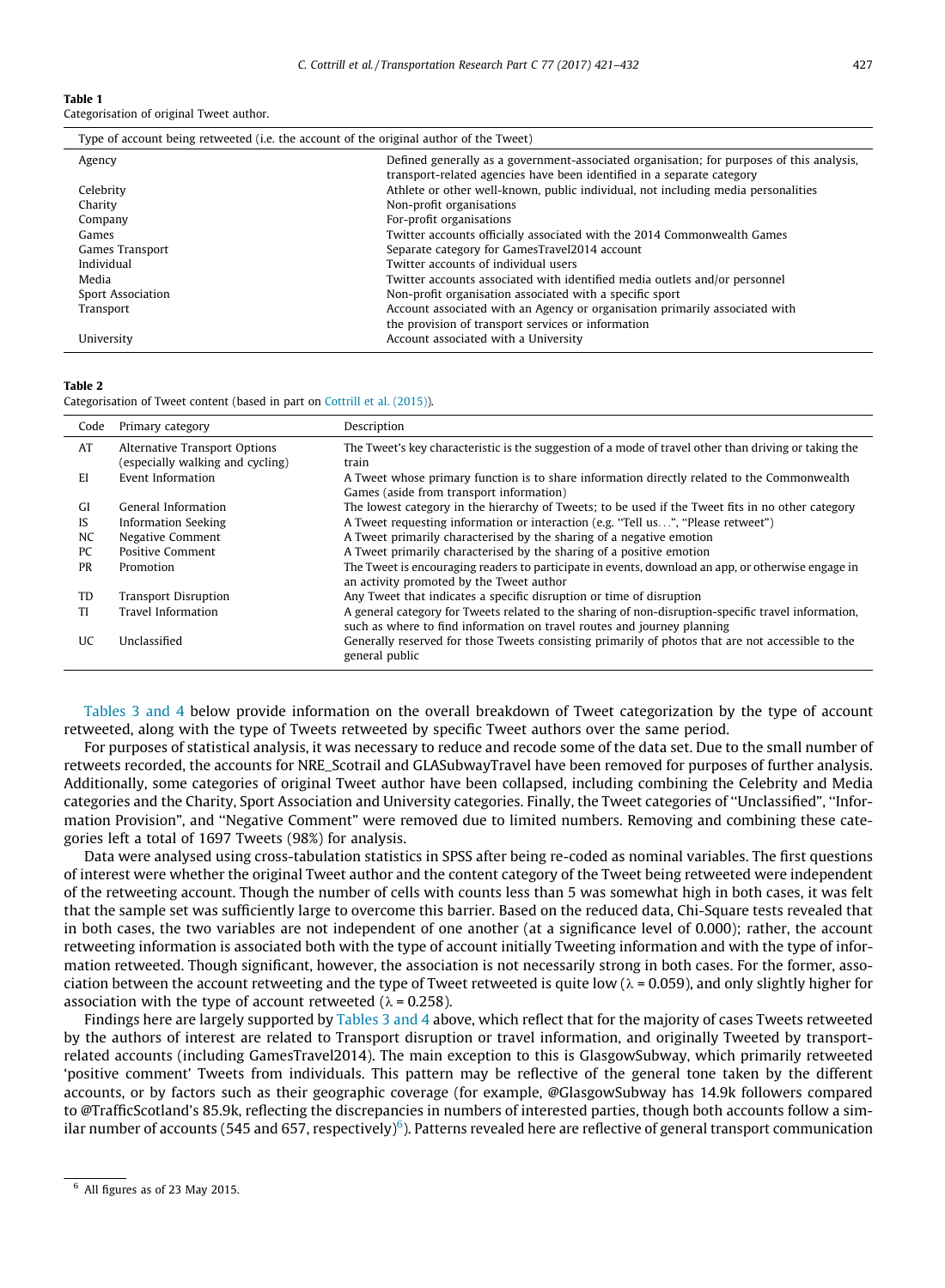<span id="page-7-0"></span>

| Table 3                                                                       |  |
|-------------------------------------------------------------------------------|--|
| Category of original author as retweeted by transport agency or organisation. |  |

| Category of original Tweet author | Retweet author |                 |               |                 |              |          |                 |               |       |  |
|-----------------------------------|----------------|-----------------|---------------|-----------------|--------------|----------|-----------------|---------------|-------|--|
|                                   | FirstinGlasgow | GamesTravel2014 | GlasgowSubway | GLASubwayTravel | NRE_ScotRail | ScotRail | Trafficscotland | TravelineScot | Total |  |
| Agency                            |                | 15              | 6             |                 |              |          | 97              | 8             | 137   |  |
| Celebrity                         |                |                 |               |                 |              |          |                 |               |       |  |
| Charity                           |                |                 |               |                 |              |          |                 |               |       |  |
| Company                           |                |                 |               |                 |              |          |                 |               | 25    |  |
| Games                             |                | 10              | 22            |                 |              |          | 51              |               | 101   |  |
| Games Transport                   | I I            |                 | 15            | 11              |              | 131      | 325             | 36            | 530   |  |
| Individual                        |                | 26              | 60            |                 |              | 30       |                 |               | 132   |  |
| Media                             |                | 13              |               |                 |              |          |                 | 4             | 30    |  |
| <b>Sport Association</b>          |                |                 |               |                 |              |          |                 |               |       |  |
| Transport                         | 54             | 317             | 15            |                 |              | 61       | 192             | 125           | 767   |  |
| University                        |                |                 |               |                 |              |          |                 |               |       |  |
| Total                             | 91             | 385             | 131           | 14              |              | 236      | 687             | 189           | 1736  |  |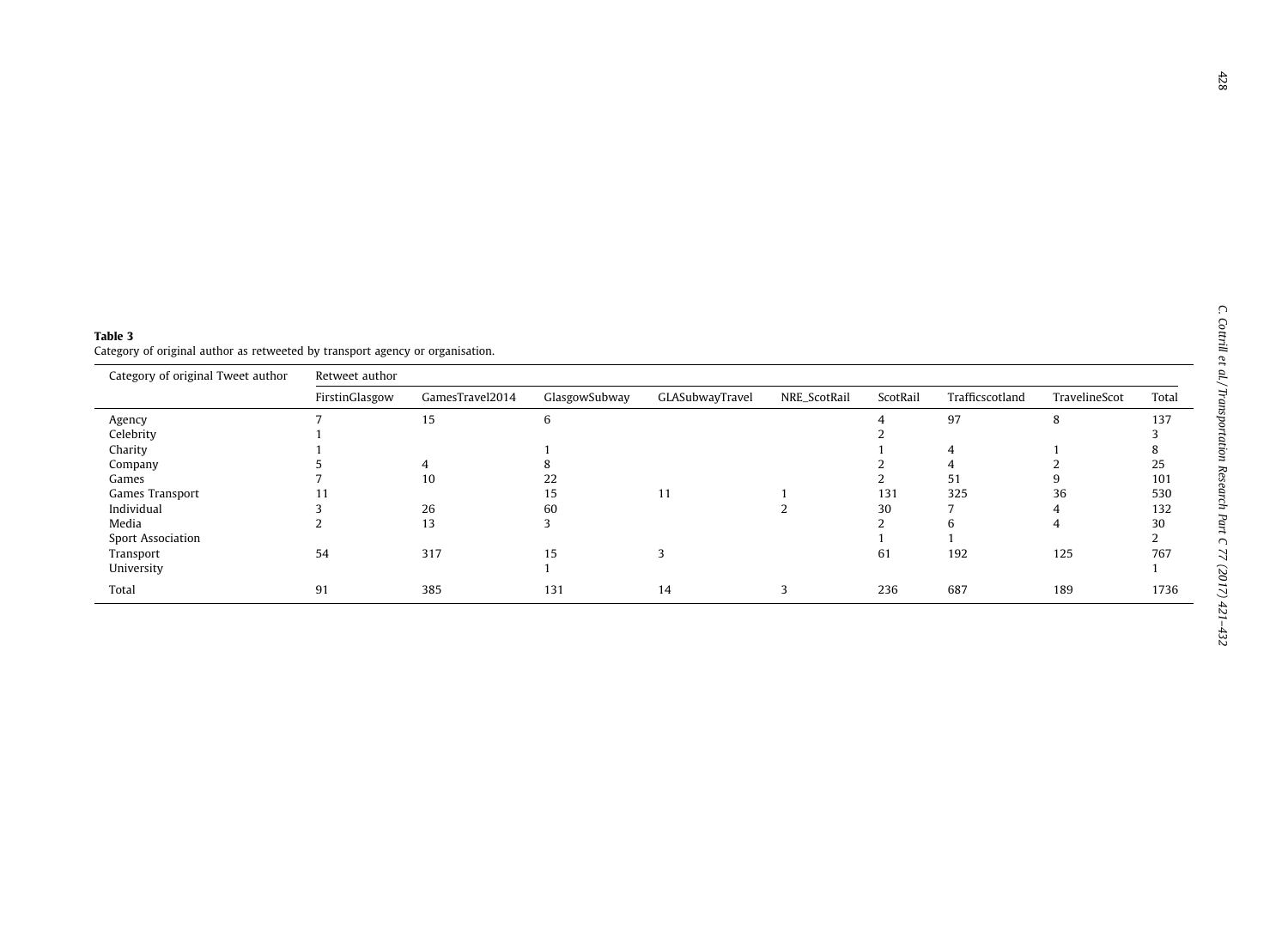| Table 4 |                                                |  |
|---------|------------------------------------------------|--|
|         | Tweet category by Tweet author ( $n = 1736$ ). |  |

| Tweet author    | Tweet category |      |      |      |           |      |      |       |       |      |       |  |  |
|-----------------|----------------|------|------|------|-----------|------|------|-------|-------|------|-------|--|--|
|                 | AT             | EI   | GI   | IS   | <b>NC</b> | PC   | PR   | TD    | TI    | UC   | Total |  |  |
| FirstinGlasgow  |                | 0.3% |      | 0.1% |           | 0.7% | 0.1% | 2.8%  | 1.3%  | 0.1% | 5.2%  |  |  |
| GamesTravel2014 |                | 0.4% | 0.3% | 0.1% |           | 1.4% | 0.8% | 13.3% | 5.9%  | 0.1% | 22.2% |  |  |
| GlasgowSubway   | 0.1%           | 1.0% | 0.1% | 0.1% |           | 4.0% | 0.8% | 0.9%  | 0.6%  | 0.1% | 7.5%  |  |  |
| GLASubwayTravel | 0.1%           |      |      |      |           |      | 0.1% | 0.4%  | 0.2%  |      | 0.8%  |  |  |
| NRE ScotRail    |                |      |      |      |           |      | 0.1% | 0.1%  | 0.1%  |      | 0.2%  |  |  |
| ScotRail        | 1.0%           | 0.7% | 0.2% | 0.2% | 0.1%      | 1.9% | 0.5% | 4.5%  | 4.6%  |      | 13.6% |  |  |
| Trafficscotland | 3.0%           | 3.6% | 0.4% | 0.4% | 0.1%      | 0.7% | 2.2% | 15.6% | 13.5% | 0.1% | 39.6% |  |  |
| TravelineScot   | 0.3%           | 0.6% | 0.1% |      |           | 0.4% | 0.9% | 4.7%  | 3.9%  |      | 10.9% |  |  |
| Total           | 4.4%           | 6.6% | 1.0% | 0.7% | 0.1%      | 9.1% | 5.4% | 42.2% | 30.1% | 0.3% | 100%  |  |  |

co-ordination efforts indicated in interviews. The focus of the retweets by involved and associated parties reflects the desire to present a co-ordinated, controlled message regarding transport across the network during the Games.

Next, we focus more directly on Tweets involving the @GamesTravel2014 account. Here, we look at a temporally constrained sub-set of Tweets that were associated with @GamesTravel2014. In this analysis, we will focus on two days in particular: 24th July (the first full day of the Games) and 2nd August (the last full day before the day of the closing ceremony). We are interested in assessing how the interaction and co-ordination of the Twitter message evolved over the course of the Games, and how the public interaction of accounts was used. Here, we once again use the categories of Tweet identified above, but we also evaluate the function of the Tweet – i.e. whether it was a comment made to or mentioning, a retweet of, or an original Tweet from @GamesTravel2014. [Tables 5 and 6](#page-9-0) below indicate the relationships between the Tweet function and Tweet content on the two days in question.

It is evident, as indicated above, that there were a large number of retweets by both @GamesTravel2014 and others of transport disruption and transport information Tweets over both days. Of greater interest, perhaps, are both the growth in the number of Tweets (from 182 to 296) and the growth in the number of Tweets that function as ''Direct Comments", i.e. those sent directly between @GamesTravel2014 and another user. Information seeking (IS) Tweets (such as, ''@GamesTravel2014 Any parking recommendations for the road race tomorrow?") grew from 7 to 15 over the time in question, with 4 of 7 on the 24th July and 14 of the 15 requests sent on 2nd August being direct questions to @GamesTravel2014, while "Direct Comment" Tweets overall grew from 11 to 52 over the time period in question. While a limited set of data for evaluation, this indicates that during the duration of the Games, recognition of the @GamesTravel2014 was growing, and it was becoming a recognised provider of transport-related information. It may also reflect that the social media team were becoming increasingly confident in the use of this medium for the sharing of information with consumers. (Of note is that @GamesTravel2014 sent 85 Tweets on 23rd July and 90 on 2nd August, indicating that the growth was not purely related to the amount of Tweets sent.)

Regarding the interaction of the transport consortium members, @GamesTravel2014 was retweeted by other consortium members 49 times on 24th July and 62 times on 2nd August.<sup>7</sup> Most retweets, as expected, related to transport disruption or transport information; however, on both dates consortium members also recommended that their followers should follow @GamesTravel2014 (for example, ''Info on @Glasgow2014 sports, venues & where/when we expect trains2be busy today <http://t.co/NGCeEPBtam> Worth following @GamesTravel2014 too!") or cited @GamesTravel2014 as an information source (for example, ''Hotspot Map for August 3rd - @GamesTravel2014 Day 11 Commonwealth Games - check busy areas here:).". In both cases, it is evident that the public Twitter feeds of consortium members reflect the background co-ordination taking place. While the overall Twitter feeds of consortium members reflected standard operating procedures (such as responding to general requests for information and providing status and information updates on their usual services), it was evident that consortium members were committed to using and promoting the @GamesTravel2014 account to communicate Games-related travel information. This pattern reflects both the degree of success the co-ordination efforts described above engendered, as well as the work to minimise disruption for ''usual" travellers who relied upon the consortium members' standard feeds for travel information.

The latter point is a critical one, as it highlights the delicate balance faced by transport service providers during times of lengthy planned disruption that impact upon portions of the service area. As Twitter becomes a standard platform for the communication of service information, it is necessary to reflect upon the manner in which it is used to convey information about both standard services for the regular traveller and targeted services for travellers attending and/or impacted by event activities. In addition, the mix of transport modes and service providers available in the impacted area may increase the complexity of communicating necessary information (for example, a customer's train-to-bus transfer may be impacted upon by service changes, which would typically be communicated only by one or the other provider). Here, by establishing an account specifically targeted to travel and transport issues associated with the Commonwealth Games separate from the standing Twitter feeds of area transport operators, the continuation of regular communication by other consortium members

 $<sup>7</sup>$  These figures are not explicitly broken out in the tables above, but are provided as indicative measures of interaction between consortium members.</sup>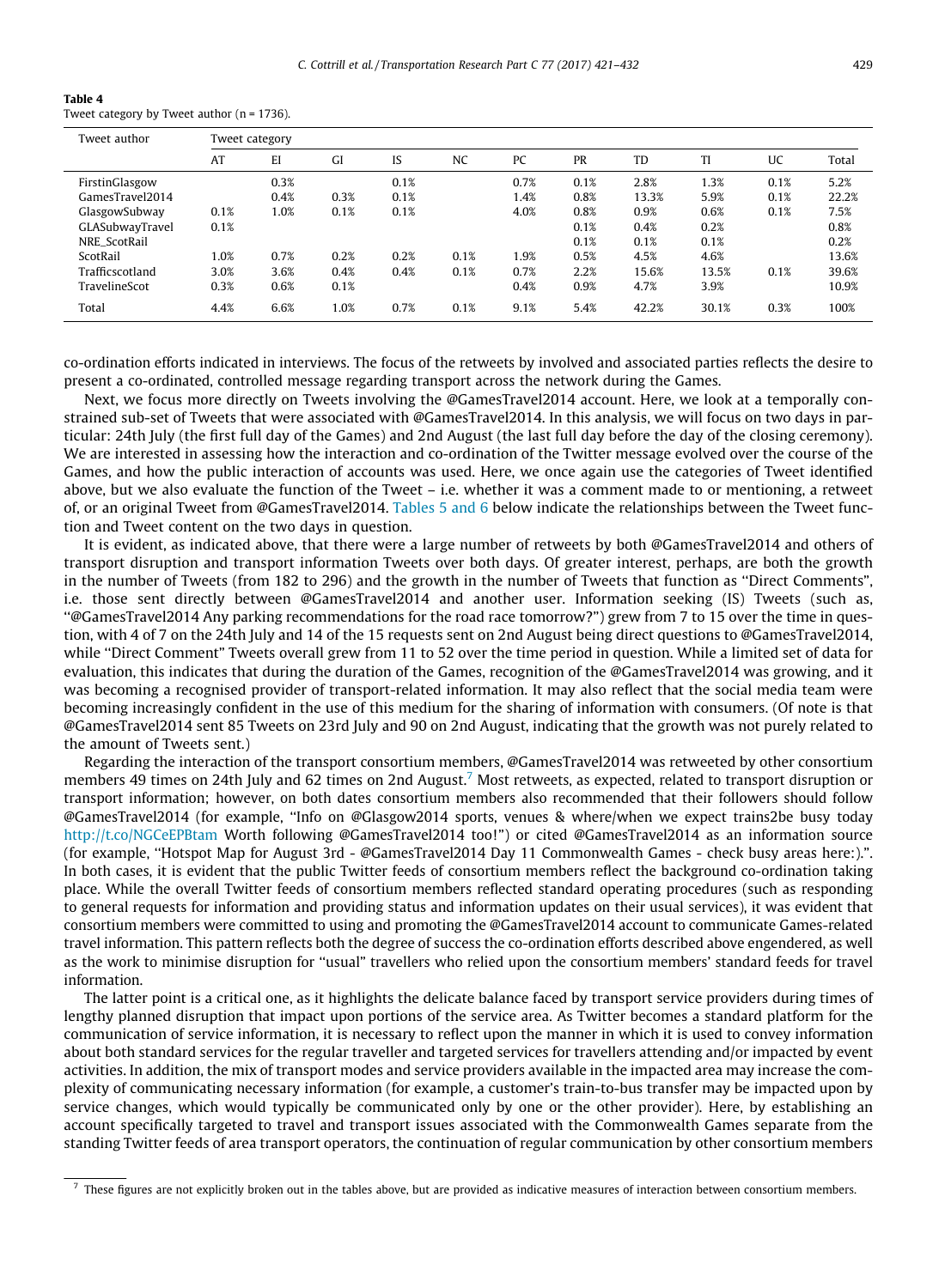#### <span id="page-9-0"></span>Table 5

@GamesTravel2104-related Tweets sent on 24th July.

| $24$ -Jul      | Category  |    |    |    |         |           |           |           |             |      |  |
|----------------|-----------|----|----|----|---------|-----------|-----------|-----------|-------------|------|--|
| Tweet function | AT        | GI | IS | NC | PC      | PR        | TD        | Tl        | Total       |      |  |
| Direct Comment |           |    |    |    |         |           |           |           |             | 6%   |  |
| Original Tweet |           |    |    |    |         | 13        | 8         | 23        | 55          | 30%  |  |
| Retweet        |           |    |    |    | 4       | 10        | 42        | 47        | 116         | 64%  |  |
| Total          | 19<br>10% | 1% | 4% | 1% | 8<br>4% | 23<br>13% | 50<br>27% | 73<br>40% | 182<br>100% | 100% |  |

#### Table 6

@GamesTravel2014-related Tweets sent on 2nd August.

| $02$ -Aug                                   | Category |          |          |           |          |           |           |                |                 |                   |  |
|---------------------------------------------|----------|----------|----------|-----------|----------|-----------|-----------|----------------|-----------------|-------------------|--|
| Tweet function                              | AT       | GI       | IS       | <b>NC</b> | PC       | PR        | TD        | TI             | Total           |                   |  |
| Direct Comment<br>Original Tweet<br>Retweet | ∼        | ı<br>12  | 14       | ь         | 14       | 28        | 15<br>80  | 15<br>23<br>74 | 52<br>48<br>198 | 18%<br>16%<br>67% |  |
| Total                                       | 1%       | 15<br>5% | 15<br>5% | 2%        | 18<br>6% | 31<br>10% | 95<br>32% | 112<br>38%     | 296<br>100%     | 100%              |  |

was enabled, while providing a trusted source of communication to report upon transport information relevant to all services. This demonstrated the potential for a social networking application such as Twitter to be beneficial to both service providers and customers.

## 5. Findings and summary

In this paper, we have focused on the mechanics of using Twitter in a co-ordinated manner, drawing on interviews with participants about their roles regarding Twitter during the Commonwealth Games. Findings include both positive aspects of the experience, particularly regarding positive effects of enabling competing transport operators, who would normally work in separate organisations, to come together for a shared goal under pressured circumstances; as well as challenges associated with co-ordinating the social media message, the on-ground situation, and user responses in a public forum. The social media model used for transport information dissemination during the Games demonstrates what can be achieved when separate entities co-ordinate themselves more efficiently, and also provides indications of areas where additional planning and evaluation are needed. While such a process may not always be necessary outside such a large-scale event, it demonstrates the role a technology solution such as Twitter may play in helping to facilitate a dialogue between the public, transport operators and other information providers. The background effort that was necessary to ensure a consistent, targeted message regarding travel during the disruption of the Games was largely invisible to the public; however, the @GamesTravel2014 account, and the interactions between it and other transport providers in the Glasgow area, were highly visible as they played out over the public Twitter network. Actions taken, such as the co-location of social media team members from the various involved parties, the bi-directional following of and interaction with social media feeds of consortium members, and managed efforts towards the co-ordination of message content and timing, were critical for the overall success of @GamesTravel2014 and, more broadly, the travel experience of those impacted upon by the Games.

Findings from the analysis of the collected Twitter data support the information provided by consortium members in the need to co-ordinate a consistent message across the information being shared on social media. While it was evident that not all communication was infallible, the degree to which the @GamesTravel2014 feed was regarded as a trusted source of transport information surrounding the Games was demonstrated in the information communication and dissemination patterns seen over the course of the Games. As shown above, the increased amount of discourse between @GamesTravel2014 and customers, along with ongoing support from consortium members, revealed the extent to which the co-ordinated efforts of the involved parties were reflected in the public face of the Twitter feed.

This paper has explored the co-ordination of activities around a Twitter presence for the dissemination of transport information during a high profile large event. For the study, we have conducted parallel exploration of the behind-the-scenes activity from a travel authority and operator perspective alongside an analysis of the publicly available Twitter data. The analysis has shown an increased level of managed discourse with the public over the duration of the Games, which helps to indicate the successful strategy for co-ordinating internal information sources. By using a structured, co-ordinated social media approach in the background, the public face of @GamesTravel2014 was able to provide a reliable, consolidated source for transport information and updates necessary for a smooth travel experience during the Commonwealth Games. While the co-ordinated approach has not continued since the completion of the Games, it does provide an indication of the potential for such a collaborative approach in presenting a consistent social media message where appropriate conditions have been put in place.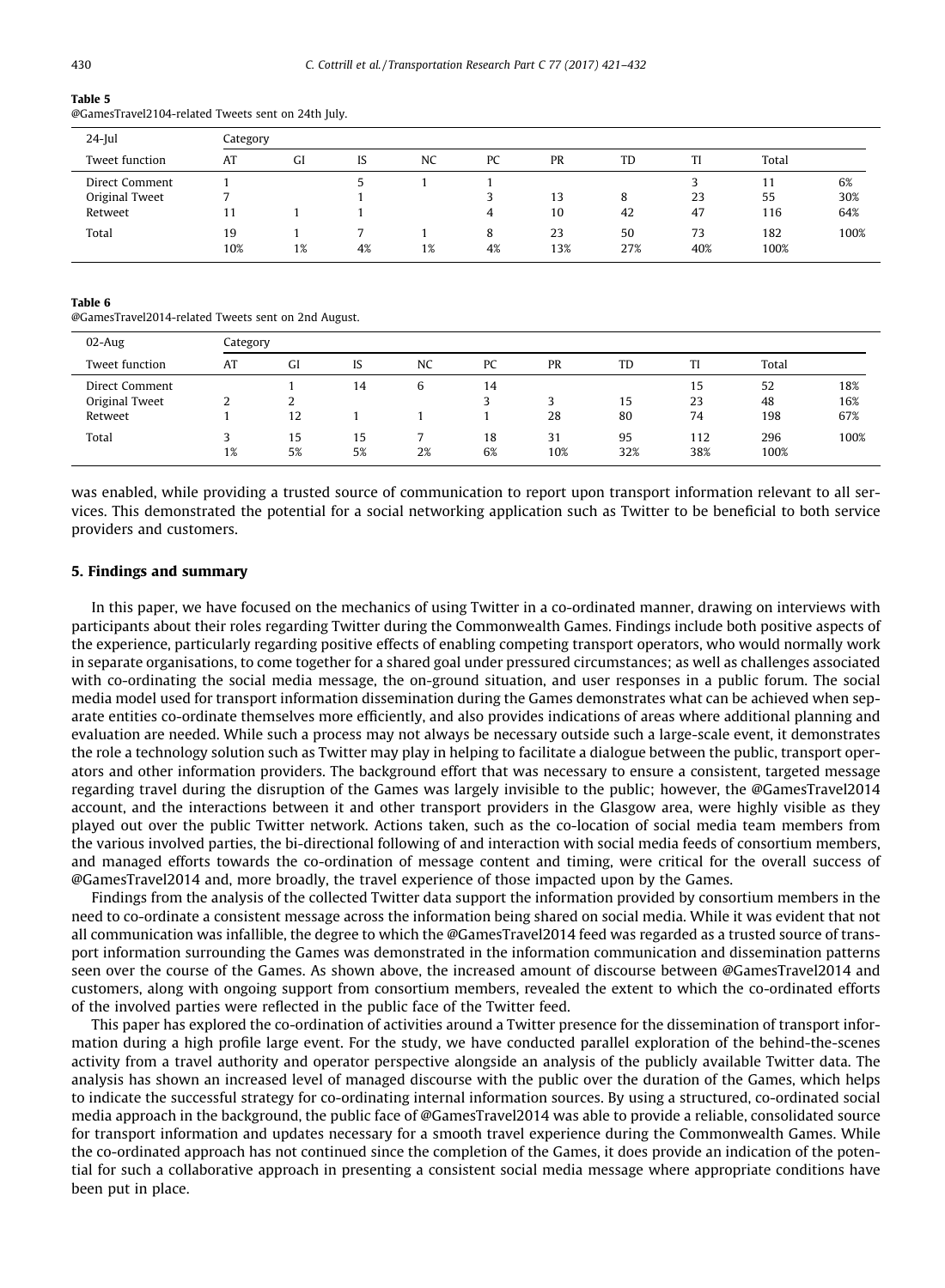<span id="page-10-0"></span>Findings from this study demonstrate the increasing relevance of social media as a platform for sharing trusted, accurate information and the benefits that may be seen by both operators and the public from effective management of this medium. As transport operators increasingly look to social media for publicly-facing communication with customers, it has been demonstrated that utilisation of a strategic, managed approach that goes beyond the bounds of current isolated management practices and draws upon a mixture of information sources and interdependent actors represents an effective model of social media communication. While we have looked at this strategy in the context of a large event, it also demonstrates the potential for future applications of social media usage in producing a more effective network of communication with passengers. In conducting this parallel exploration, the research provides needed evidence for transport operators incorporating social media into their communications strategies, and addresses the call for research to, ''investigate the main aspects involved in integrating social media into on-going transport planning, management and operational activities, while addressing the socio-technical factors that play a role in this challenging and promising field" (Gal-Tzur et al., 2014).

## Acknowledgements

This work is supported by the Economic and Social Research Council [Grant Number ES/M001628/1]. We also wish to acknowledge and thank the participant interviewees and the RCUK Digital Economy dot.rural Hub team members who designed and developed the Twitter Monitoring Infrastructure (TMI) – namely, David Corsar, Mujtaba Mehdi, and Charles Ofoegbu. The work also acknowledges Twitter Copyrights and individual Tweets from the platform.

## References

- Acar, Adam, Muraki, Yuya, 2011. Twitter for crisis communication: lessons learned from Japan's tsunami disaster. Int. J. Web Based Communities 7 (3), 392. <http://dx.doi.org/10.1504/IJWBC.2011.041206>.
- Bregman, Susan, 2012. Uses of social media in public transportation (No. 99). Transportation Research Board.
- Burnap, Peter, Housley, William, Morgan, Jeffrey, Sloan, Luke, Williams, Matthew Leighton, Avis, Nick, Edwards, Adam Michael, Rana, Omer Farooq, Williams, Malcolm David, 2012. Working Paper 153: Social Media Analysis, Twitter and the London Olympics 2012 [Working Paper]. Cardiff School of Social Sciences Working Paper Series, Cardiff University.
- Camacho, Tiago Dias, Foth, Marcus, Rakotonirainy, Andry, 2013. Pervasive technology and public transport: opportunities beyond telematics. IEEE Pervasive Comput. 12 (1), 18–25. <http://dx.doi.org/10.1109/MPRV.2012.61>.
- Collins, Craig, Hasan, Samiul, Ukkusuri, Satish, 2013. A novel transit rider satisfaction metric: rider sentiments measured from online social media data. J. Publ. Transp. 16 (2), 21–45. [http://dx.doi.org/10.5038/2375-0901.16.2.2.](http://dx.doi.org/10.5038/2375-0901.16.2.2)
- Cottrill, Caitlin D., Yeboah, Godwin, Gault, Paul, Nelson John, Anable, Jillian, Budd, Tom, 2015. Tweeting transport: examining the use of twitter in transport events. In: UTSG 2015 Conference, London, UK.
- Duggan, Maeve, Ellison,Nicole B., Lampe, Cliff, Lenhart, Amanda, Madden, Mary, 2014. Social Media Update 2014. Pew Research Center, January 2015. Evans-Cowley, Jennifer, Griffin, Greg, 2012. Microparticipation with social media for community engagement in transportation planning. Transp. Res. Rec.: J. Transp. Res. Board 2307 (December), 90–98. <http://dx.doi.org/10.3141/2307-10>.
- Foth, Marcus, Schroeter, Ronald, Ti, Jimmy, 2013. Opportunities of public transport experience enhancements with mobile services and urban screens. Int. J. Ambient Comput. Intell. 5 (1), 1–18. [http://dx.doi.org/10.4018/jaci.2013010101.](http://dx.doi.org/10.4018/jaci.2013010101)
- [Gal-Tzur, Ayelet, Grant-Muller, Susan M., Minkov, Einat, Nocera, Silvio, 2014. The impact of social media usage on transport policy: issues, challenges and](http://refhub.elsevier.com/S0968-090X(17)30048-7/h0050) [recommendations. Proc.-Social Behav. Sci. 111, 937–946](http://refhub.elsevier.com/S0968-090X(17)30048-7/h0050).
- Gamer, Matthias, Lemon, Jim, Fellows, Ian, Singh, P., 2012. irr: various coefficients of interrater reliability and agreement. R package version 0.84, 137. GamesTravel2014, 2014. Games Travel 2014 (@GamesTravel2014)|Twitter. [<https://twitter.com/gamestravel2014>](https://twitter.com/gamestravel2014).
- Gault, Paul, Corsar, David, Edwards, Peter, Nelson, John D., Cottrill, Caitlin, 2014. You'll never ride alone: the role of social media in supporting the bus passenger experience. In: Ethnographic Praxis in Industry Conference Proceedings, vol. 2014, no. 1, pp. 199–212.
- Glasgow City Council and Games Partners, 2014. Glasgow 2014 XX Commonwealth Games Highlights.
- Kelly, Ryan, 2009. Twitter Study August 2009. Kelly, Ryan, no. August: 1–13. [http://dx.doi.org/10.1016/S1361-3723\(09\)70038-7.](http://dx.doi.org/10.1016/S1361-3723(09)70038-7)
- [Kietzmann, Jan H., Hermkens, Kristopher, McCarthy, Ian P., Silvestre, Bruno S., 2011. Social media? Get serious! Understanding the functional building](http://refhub.elsevier.com/S0968-090X(17)30048-7/h0080) [blocks of social media. Bus. Horizons 54 \(3\), 241–251](http://refhub.elsevier.com/S0968-090X(17)30048-7/h0080).
- Kim, Suk Kyoung, Park, Min Jae, Rho, Jae Jeung, 2015. Effect of the government's use of social media on the reliability of the government: focus on Twitter. Publ. Manage. Rev. 17 (3), 328–355. [http://dx.doi.org/10.1080/14719037.2013.822530.](http://dx.doi.org/10.1080/14719037.2013.822530)
- Lee, Sungjoon, 2014. What makes Twitterers retweet on Twitter? Exploring the roles of intrinsic/extrinsic motivation and social capital. J. Korea Acad.-Ind. Cooperation Soc. 15 (6), 3499–3511. [http://dx.doi.org/10.5762/KAIS.2014.15.6.3499.](http://dx.doi.org/10.5762/KAIS.2014.15.6.3499)
- Legacy 2014, 2014. Glasgow 2014 XX Commonwealth Games Highlights. [<https://www.google.co.uk/url?sa=t&rct=j&q=&esrc=s&source=web&cd=1&ved=](https://www.google.co.uk) [0ahUKEwie0P\\_pj-\\_QAhWmC8AKHcHrAhUQFggeMAA&url=http%3A%2F%2Fwww.legacy2014.scot%2Fsites%2Fdefault%2Ffiles%2FHighlights%](https://www.google.co.uk) [2520Report%2520October%25202014.pdf&usg=AFQjCNGF3x\\_o4GDz2CLMLx7gv7EO1ITHxQ&sig2=2caTprkDLb8fnwz3YW505Q>](https://www.google.co.uk).
- Lovejoy, Kristen, Waters, Richard D., Saxton, Gregory D., 2012. Engaging stakeholders through Twitter: how nonprofit organizations are getting more out of 140 characters or less. Publ. Relat. Rev. 38 (2), 313–318. [http://dx.doi.org/10.1016/j.pubrev.2012.01.005.](http://dx.doi.org/10.1016/j.pubrev.2012.01.005)
- Mai, Eric, Hranac, Rob, 2013. Twitter interactions as a data source for transportation incidents. In: Proc. Transportation Research Board 92nd Ann. Meeting, vols. 13–1636, Washington, D.C.
- Mendoza, Marcelo, Poblete, Barbara, Castillo, Carlos, 2010. Twitter under Crisis: Can We Trust What We RT?. ACM Press, pp. 71–79. [http://dx.doi.org/10.](http://dx.doi.org/10.1145/1964858.1964869) [1145/1964858.1964869](http://dx.doi.org/10.1145/1964858.1964869).
- Metaxas, Panagiotis Takis, Mustafaraj, Eni, Wong, Kily, Zeng, Laura, O'Keefe, Megan, Finn, Samantha, 2014. Do Retweets Indicate Interest, Trust, Agreement?. arXiv preprint arXiv:1411.3555.
- Morris, Meredith Ringel, Counts, Scott, Roseway, Asta, Hoff, Aaron, Schwarz, Julia, 2012. Tweeting is believing?: understanding microblog credibility perceptions. In: Proceedings of the ACM 2012 Conference on Computer Supported Cooperative Work. ACM, pp. 441–50.
- Naaman, Mor, Boase, Jeffrey, Lai, Chih-Hui, 2010. Is it really about me?: message content in social awareness streams. In: Proceedings of the 2010 ACM Conference on Computer Supported Cooperative Work. ACM.
- North Lanarkshire Council, 2014. Get Ready for the Games. Retrieved May 24, 2015 from [<http://www.northlanarkshire.gov.uk/CHttpHandler.ashx?id=](http://www.northlanarkshire.gov.uk/CHttpHandler.ashx?id=13263%26p=0) [13263&p=0>](http://www.northlanarkshire.gov.uk/CHttpHandler.ashx?id=13263%26p=0).
- [Papangelis, Konstantinos, Velaga, Nagendra R., Ashmore, Fiona, Sripada, Somayajulu, Nelson, John D., Beecroft, Mark, 2016. Exploring the rural passenger](http://refhub.elsevier.com/S0968-090X(17)30048-7/h0135) [experience, information needs and decision making during public transport disruption. Res. Transp. Bus. Manage. 18, 57–69](http://refhub.elsevier.com/S0968-090X(17)30048-7/h0135).
- Passenger Focus and Abellio, 2012. Short and Tweet. How Passengers Want Social Media during Disruption. Retrieved March 13, 2014, from [<http://](http://www.passengerfocus.org.uk) [www.passengerfocus.org.uk/research/publications/short-and-tweet-how-passengers-want-social-media-during-disruption](http://www.passengerfocus.org.uk)>.